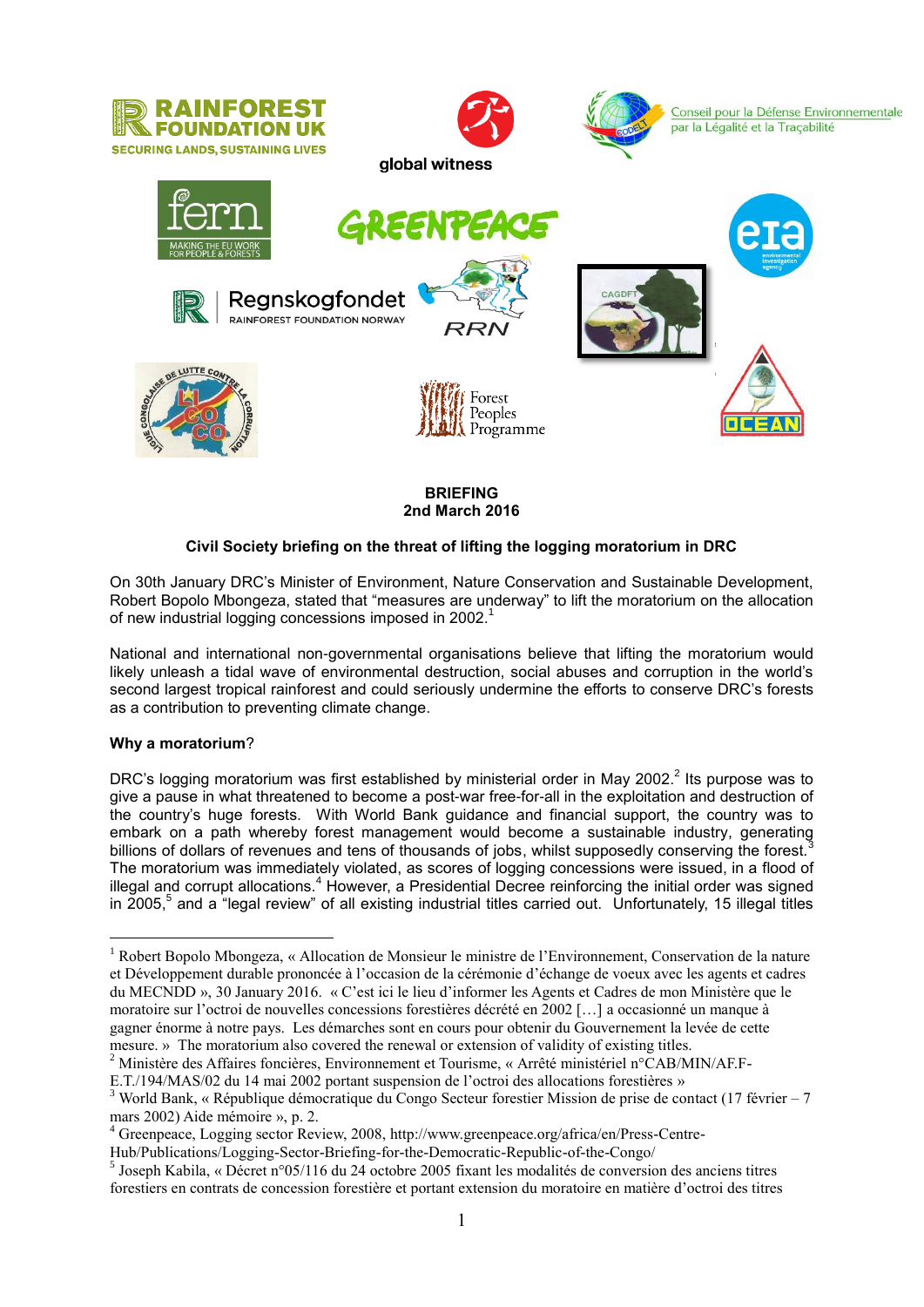cancelled in 2009 were reinstated by the Ministry in 2011.<sup>6</sup> In the end, the "legal review" resulted in the cancellation of only dormant titles, entrenching the status quo ante.

In September 2014, DRC had around 10.7 million hectares of logging concessions.<sup>7</sup>

As noted below, the experience of industrial-scale logging amply shows that expanding, rather than further scaling down, DRC's logging industry would be accompanied by many extremely serious problems, and no lasting benefits.

### **The World Bank's view**

The World Bank states that "*The Bank Group view is that the moratorium should stay in place until: participatory zoning is completed on potential concession areas, a transparent and competitive system is used to select future concessionaires; institutional capacity to regulate, monitor and control commercial forestry has been created; and a three-year rolling plan has been established indicating the exact number, areas and locations where concessions will be gradually awarded*." 8

None of these requirements appears to have been met.

While methodologies have been developed for some aspects of national forest zoning, no participatory zoning has actually been carried out anywhere in the DRC.

Although a decree regulating award by auction was signed in 2008,  $9$  no "system" for "transparent and competitive" tendering is in place.

There is arguably no more capacity to "regulate, monitor and control" commercial forestry in DRC than there was in 2002. According to a December 2015 World Bank report, a six-year, \$64 million GEF project, which included as an objective the strengthening of the Environment Ministry generated results which could only be described by the Bank as "modest." Most of the indicators of success for this part of the project had to be dropped for one reason or another, or were inconclusive.<sup>10</sup>

Congolese civil society is unaware of the existence of a three-year rolling plan for new allocations. No public consultation, much less participatory zoning, appears to have been undertaken in the areas the Ministry announced in August 2014 would be opened to logging in the "short term (12 months)" or the "mid term (48 months)."<sup>11</sup>

#### **Logging is still out of control and failing to deliver national benefits**

Despite 14 years of so-called forest sector reform and tens of millions of dollars in financial aid, industrial logging remains out of control in the DRC, fueling corruption and elite capture, and thwarting development.

Although the 2005 Presidential decree stipulated that loggers lacking Ministry-approved 25-year management plans (*plans d'aménagement*) four years after the contract was awarded would be

 $\overline{a}$ 

[http://web.worldbank.org/WBSITE/EXTERNAL/EXTSITETOOLS/0,,contentMDK:20779255~pagePK:283622~piPK:3544](http://web.worldbank.org/WBSITE/EXTERNAL/EXTSITETOOLS/0,,contentMDK:20779255~pagePK:283622~piPK:3544780~theSitePK:95474,00.html#9) 780~theSitePK: 95474,00.html#9

d'exploitation forestière », 24 October 2005

<sup>6</sup> Ministère de l'Environnement, Conservation de la nature, et Tourisme (MECNT), « Point de presse du 29 janvier 2011», 29 January 2011.

<sup>7</sup> MECNT, « Note technique à l'attention de son Excellence Monsieur le Premier Ministre, chef du gouvernement », 26 August 2014, p.3 8

<sup>9</sup> MECNT, « Décret n°08/09 du 08 avril 2008 fixant la procédure d'attribution des concessions forestières » <sup>10</sup> World Bank, "Implementation Completion and Results Report (IDA-H4570 TF-92910 TF-94135), on a Credit from the International Development Association," 9 December 2015. According to the Bank's own evaluation of this project, "*The most successful contribution to MEDD's institutional strengthening, in spite of initial political resistance, was the provision of compensation to allow the retirement of 1,702 staff and 972 managers who had passed the retirement age.*"

 $11$  MECNT, « Note technique », op. cit., pp. 5-6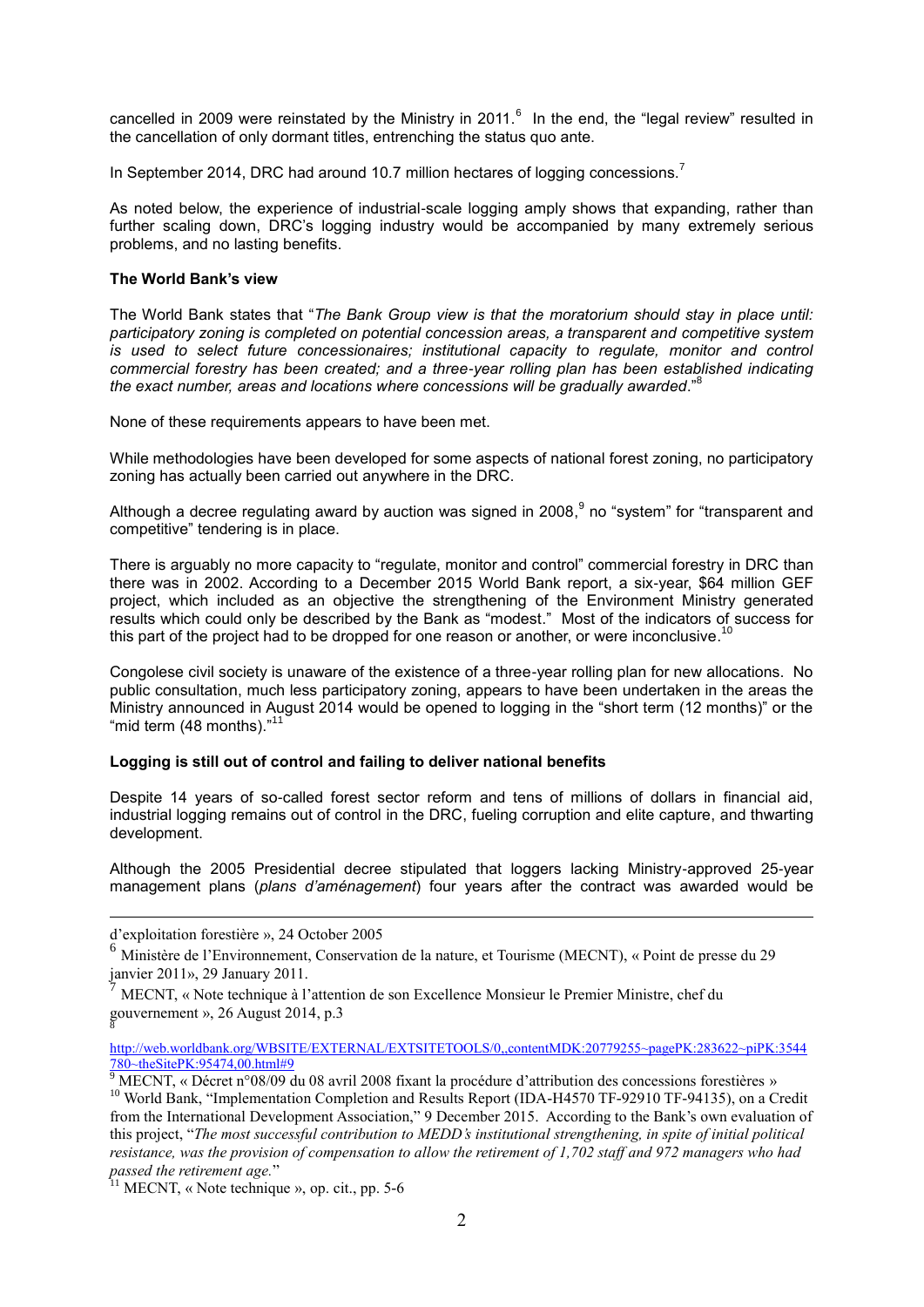"automatically" cancelled, we are aware of only a single – extremely controversial – concession with an approved 25-year management plan,<sup>12</sup> even though most contracts date from 2011. In the meantime, violence and intimidation, especially against villagers seeking enforcement of "social investment" promises, has remained a constant feature of logging throughout the "reform" period.<sup>1</sup>

Furthermore, the scientific evidence is mounting that so-called sustainable forest management concessions lead to increased rates of deforestation, even where these operations have approved management plans.<sup>14</sup>

The fiscal returns from industrial logging have been meagre, at best. In a 2002 memo the World Bank looked forward to the logging area tax (*taxe de superficie*) alone bringing in between \$60 and \$360 million *per year*. <sup>15</sup> In reality, revenues have been *14 to 21 percent of the low end of the World Bank estimate*.

For example, according to a study by the Extractive Industries Transparency Initiative, in 2013 DRC national and provincial governments obtained US\$ 12,896,258 from the logging sector. This figure fell by over a third to US\$ 8.349.439 in 2014, the last full year for which data is available.<sup>16</sup> The 2014 figure represents about 12 cents every year for every Congolese.

One of Congo's prime timber species, Afrormosia (*Pericopsis elata*) is listed under annex II of CITES (The Convention on International Trade in Endangered Species of Wild Fauna and Flora), but there have been constant problems of administration of the licenses required to export such species.<sup>17</sup> Even the CITES Secretariat appears no longer willing to overlook the dysfunctionality of the DRC Environment Ministry. In April 2014 it announced it had learned of "*a large number of fake or falsified [CITES export] permits apparently issued by the Democratic Republic of the Congo, which have come*  to light over the course of many months.<sup>"18</sup> Following a November 2015 visit to Kinshasa, the Secretariat complained that it's "difficult, if not impossible, to properly regulate [...] trade when permits are repeatedly cancelled and replaced, as is done by the CITES Management Authority of DRC."<sup>19</sup> And, "It seems that CITES permits […] represent more of a 'right', a 'license to export', a 'marketable security' than a document that authorizes the export of a consignment of specimens of CITES-listed species [...]. This may generate the false impression that CITES permits are like 'gold' to users [...]."<sup>20</sup>

## **A challenge to DRC's REDD plans, FLEGT, and damaging the promise of wider adoption of community forestry**

The Minister's statement comes at a time when the government of DRC is hoping to benefit from at least two major international initiatives to provide funding to protect the country's forests. The first of these, a World Bank Carbon Fund-backed \$436 million project to generate carbon credits by reducing deforestation across the future 13 million hectare Mai Ndombe province, could be critically compromised if the moratorium were lifted and new concessions issued within the region. The area already has 11 logging concessions within it (none of which, the draft project document notes, has the

1

 $^{12}$  CITES, PC22 Doc. 12.1, « RAPPORT SUR L'AVIS DE COMMERCE NON PREJUDICIABLE POUR PERICOPSIS ELATA EN REPUBLIQUE DEMOCRATIQUE DU CONGO, » 19-23 October 2015, p.2, <https://cites.org/sites/default/files/fra/com/pc/22/F-PC22-12-01.pdf>

See for example,<https://vimeo.com/channels/818953>

<sup>&</sup>lt;sup>14</sup> Jodi S. Brandt, Christoph Nolte, Arun Agrawal, "Deforestation and timber production in Congo after implementation of sustainable forest management policy," *Land Use Policy*, 2016; 52: 15 DOI: 10.1016/j.landusepol.2015.11.028

<sup>15</sup> World Bank, « Aide mémoire », op. cit., p.2

<sup>16</sup> Initiative pour la Transparence dans les Industries Extractives à la République Démocratique du Congo (ITIE RDC), Moore Stephens, *[Rapport sur l'étude de cadrage du Secteur Forestier en RDC](https://drive.google.com/file/d/0B1C1Aj5TqAgveEN0NlZwOWkwREU/view?usp=drive_web)*, November 2015, https://drive.google.com/file/d/0B1C1Aj5TqAgveEN0NlZwOWkwREU/view?pref=2&pli=1

<sup>&</sup>lt;sup>17</sup> CITES. "Notification to the Parties No. 2014/017 concerning Democratic Republic of the Congo Missing permits and Verification of permits," 2 April 2014,<https://cites.org/sites/default/files/notif/E-Notif-2014-017.pdf>  $^{18}$  Ibid.

<sup>&</sup>lt;sup>19</sup> CITES, SC66 Doc. 28, "Interpretation and implementation of the Convention Compliance and enforcement APPLICATION OF ARTICLE XIII," 11-15 January 2016, pp.3-4,

<https://cites.org/sites/default/files/eng/com/sc/66/E-SC66-28.pdf>

 $20$  Ibid., p.5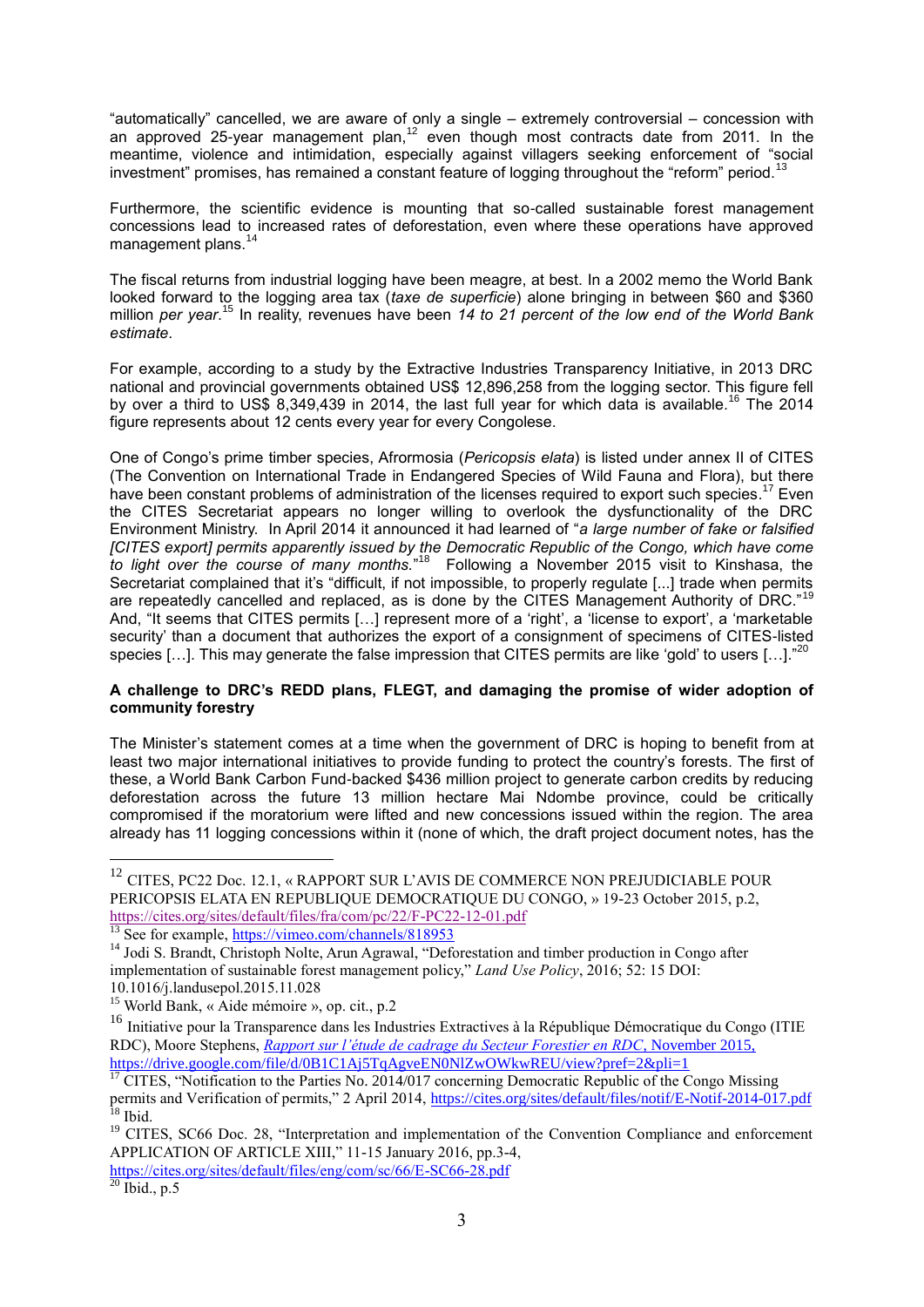legally required management plan<sup>21</sup>) and, being relatively close to Kinshasa is very likely to be the target of new concession requests from logging companies. The second, the DRC National REDD+ Investment Plan could foresee as much as \$1 billion foreign investment in protecting DRC's forests, and would also need to be substantially reconsidered if the expansion of industrial logging concessions were to become a reality.

As noted above, given the widespread non-compliance with basic forest governance requirements, such as the need to have a 25-year forest management plans, the lifting of the moratorium would be highly problematic in terms of any future efforts to development a Voluntary Partnership Agreement under the EU-FLEGT programme. Given the apparent extent of illegalities with DRC's forest sector, it seems likely that many timber operators could lose access to EU markets.

Finally, the unleashing of large-scale commercial logging could serve to seriously undermine DRC's more progressive approach to the development of community forestry. The completion of the community forestry legislation this month has been welcomed by international NGOs<sup>22</sup>. However, under the legislation, future community forests could only be developed in areas not already designated for other purposes, and hence the expansion of industrial logging concessions could deprive many forest communities of an opportunity to benefit directly from local control and management of their traditionally occupied forests.

# **Conclusions**

- Expanding industrial logging would greatly exacerbate the existing social and environmental problems caused by industrial logging.
- The DRC government clearly does not have the capacity to govern the forest sector.
- Industrial logging continues to be a vector of corruption and violence, and contributes astonishingly little to state coffers.
- None of the World Bank's preconditions for lifting the moratorium appears to have been met.
- Lifting the moratorium would cause immense damage to the credibility of DRC's REDD efforts.

In order to avoid the problems of the past, the DRC government could instead focus on scaling down the logging industry, intensifying law enforcement and supporting alternative, pro-poor and climatefriendly approaches to forest management. Collective efforts should now be channeled towards necessary reforms such as participatory land-use planning and the implementation of the new Community Forest Law, which has been welcomed by international donors and civil society alike. Without such an approach, efforts towards becoming a pioneer in REDD projects are likely to founder.

# Signed by,

- Global Witness, Alexandra Pardal, Campaign Leader / Directrice de campagne
- Greenpeace, Victorine Che Thoener, International Project Leader Congo Basin
- Rainforest Foundation UK, Simon Counsell, Executive Director
- Rainforest Foundation Norway, Lars Løvold, Director, Rainforest Foundation Norway
- EIA, Kate Horner, Director of Forest Campaigns
- RRN (Réseau Ressources Naturelles), Joseph Bobia, National Coordinator
- CAGDFT (Centre for Support of Sustainable Management of Tropical Forests), Carmel Kifukieto, Program Coordinator
- FERN, Indra van Gisbergen, Forest Governance Campaigner
- OCEAN (Organisation Concertée des Écologistes et Amis de la Nature), Kass Muteba, Head of Program
- CODELT (Council for the Defense of the Environment through Legality and Traceability), Augustin Mpoyi, Executive Director
- LICOCO (Ligue Congolaise de lutte contre la Corruption), contact national de Transparency International, Ernest Mpararo, Secrétaire Exécutif / Executive Secretary

<sup>&</sup>lt;u>.</u> <sup>21</sup> Forest Carbon Partnership Facility (FCPF) Carbon Fund, Emission Reductions Program Document (ER-PD) ER Program Name and Country: Mai-Ndombe Emission Reductions Program, Democratic Republic of Congo: 15 January 2016

<sup>&</sup>lt;sup>22</sup> Rainforest Foundation UK, February 2016, [http://www.rainforestfoundationuk.org/news/february-2016/tens](http://www.rainforestfoundationuk.org/news/february-2016/tens-of-millions-of-hectares-of-africa-s-rainforests-could-benefit-from-local-community-control/)[of-millions-of-hectares-of-africa-s-rainforests-could-benefit-from-local-community-control/](http://www.rainforestfoundationuk.org/news/february-2016/tens-of-millions-of-hectares-of-africa-s-rainforests-could-benefit-from-local-community-control/)